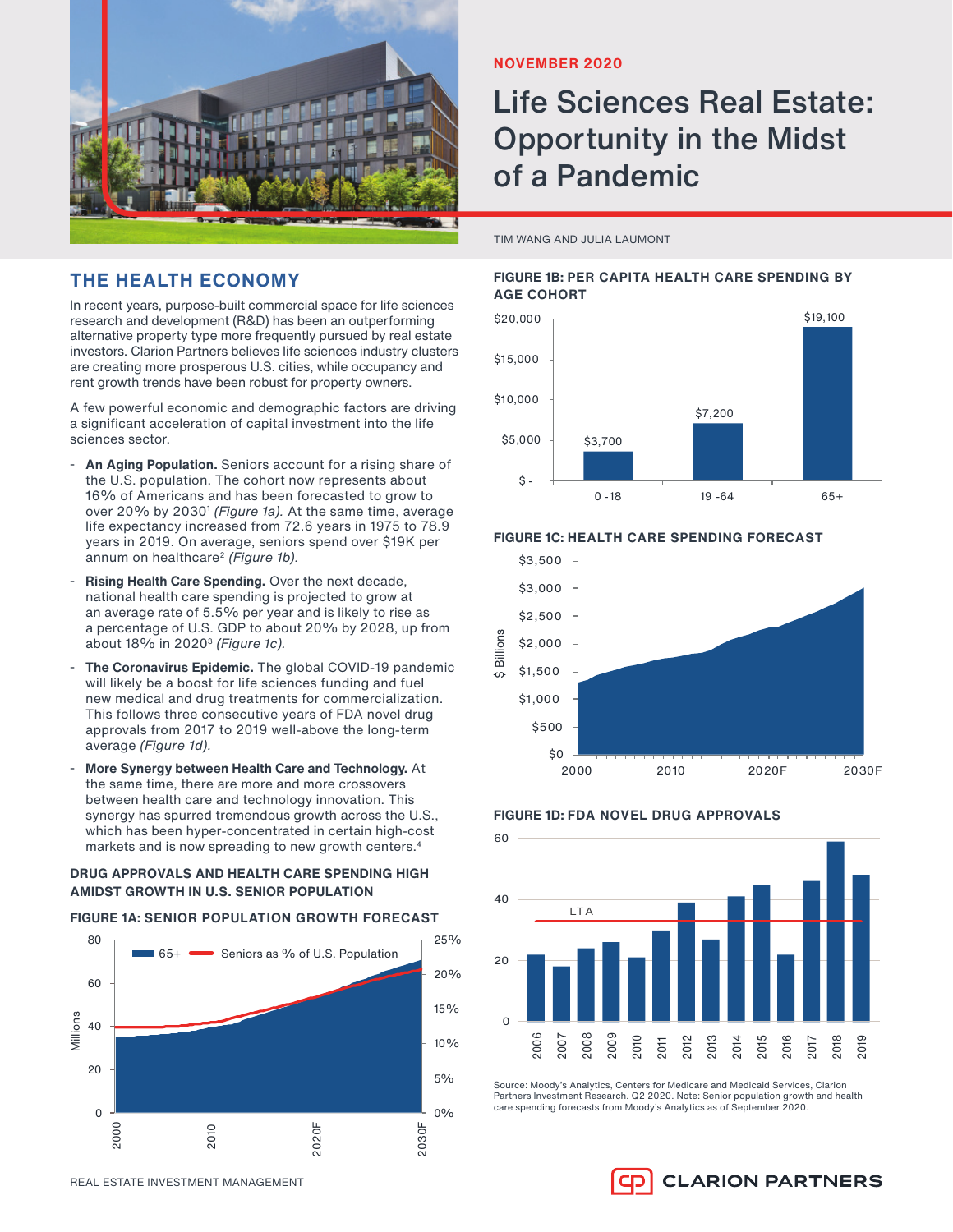# **INVESTABLE UNIVERSE GROWING FAST ALONG WITH MORE CAPITAL FLOWS**

Today, the approximate market cap of publicly-traded REITmanaged life sciences real estate is about \$30.4 billion. Currently, there is one pure-play listed REIT - Alexandria Real Estate (ARE) and two with partial exposure - Healthpeak (PEAK) and Ventas (VTR). Top private owners include Biomed/ Blackstone, Clarion Partners and a few others. <sup>5</sup> The investable universe for life sciences real estate is estimated at \$100 billion, which is growing rapidly $6$  (Figure 2).

Three major sources of capital are driving R&D in the life sciences sector and are all at a record high:

- Private life sciences venture capital (VC) funding;
- Public funding from National Health Institute (NIH); and,
- Corporate biopharma capital.

## **FIGURE 2: TOTAL U.S. LIFE SCIENCES R&D CAPITAL INVESTMENT BY SOURCE (\$ BILLIONS)**



Source: National Institute of Health, PitchBook, PhRMA, Clarion Partners Investment Research. Q3 2020

Over the past five years, sizeable socioeconomic tailwinds have driven average annual growth rates between 5% and 20% in each of these funding categories. R&D spending by corporations and large pharmaceutical companies is by far the biggest source of funding. Major companies like Johnson & Johnson, Roche, Pfizer, Novartis, and Merck are investing heavily in life-saving technologies and therapeutics. Annual life sciences R&D spending in biopharma is even comparable to that of big tech giants, such as Amazon, Alphabet, Microsoft, and Apple.7



# **LIFE SCIENCES CLUSTERS**

Locational "clustering" is a dominant theme in life sciences. The clustering effect is due to the intrinsic benefits of the locational convergence of large hospitals, leading universities, research institutions, life sciences and biotechnology companies, highly educated work forces, and capital funding. The three most established and booming life sciences centers are Boston/ Cambridge, San Francisco, and San Diego, all of which have large inventories of highly-specialized purpose-built lab and R&D facilities.

Clarion Partners believes there are two tiers of target investment markets based on the count of highly specialized lab inventories:

#### **Tier 1:**

- Boston/Cambridge, Longwood Medical, Seaport and surrounding submarkets;
- SF/South San Francisco, Mission Bay, Mid-Peninsula, Emeryville/Berkley; and,
- San Diego/Torrey Pines, University Towne Center, and Sorrento Valley;

#### **Tier 2:**

- NYC/NJ
- Raleigh-Durham (Research Triangle);
- Seattle
- Maryland/DC
- Philadelphia

In top life sciences clusters, there is generally low new supply and strong demand for Class A inventory, which has led to low vacancy levels and strong rent growth. Occupiers are willing to pay high rents for the best locations and facilities. Tier 1 markets reported 5-year average effective office rent growth of 8.9%, well-above the U.S. office average of  $3.0\%$  (as of Q4 2019) (Figure 3).

## **FIGURE 3: TOP LIFE SCIENCES CLUSTERS: 5-YEAR AVERAGE EFFECTIVE OFFICE RENT GROWTH**



Source: CBRE-EA, Clarion Partners Investment Research, Q4 2019. Note: Effective rent growth is average from 2015-2019.

This does not constitute investment advice. All information has been developed by Clarion Partners or obtained from sources that Clarion Partners believes to be reliable. This material is not an offer to sell or a solicitation of an offer to buy any security. Investment in real estate involves significant risk. Investors should consider their investment objectives and their risk tolerance before investing.